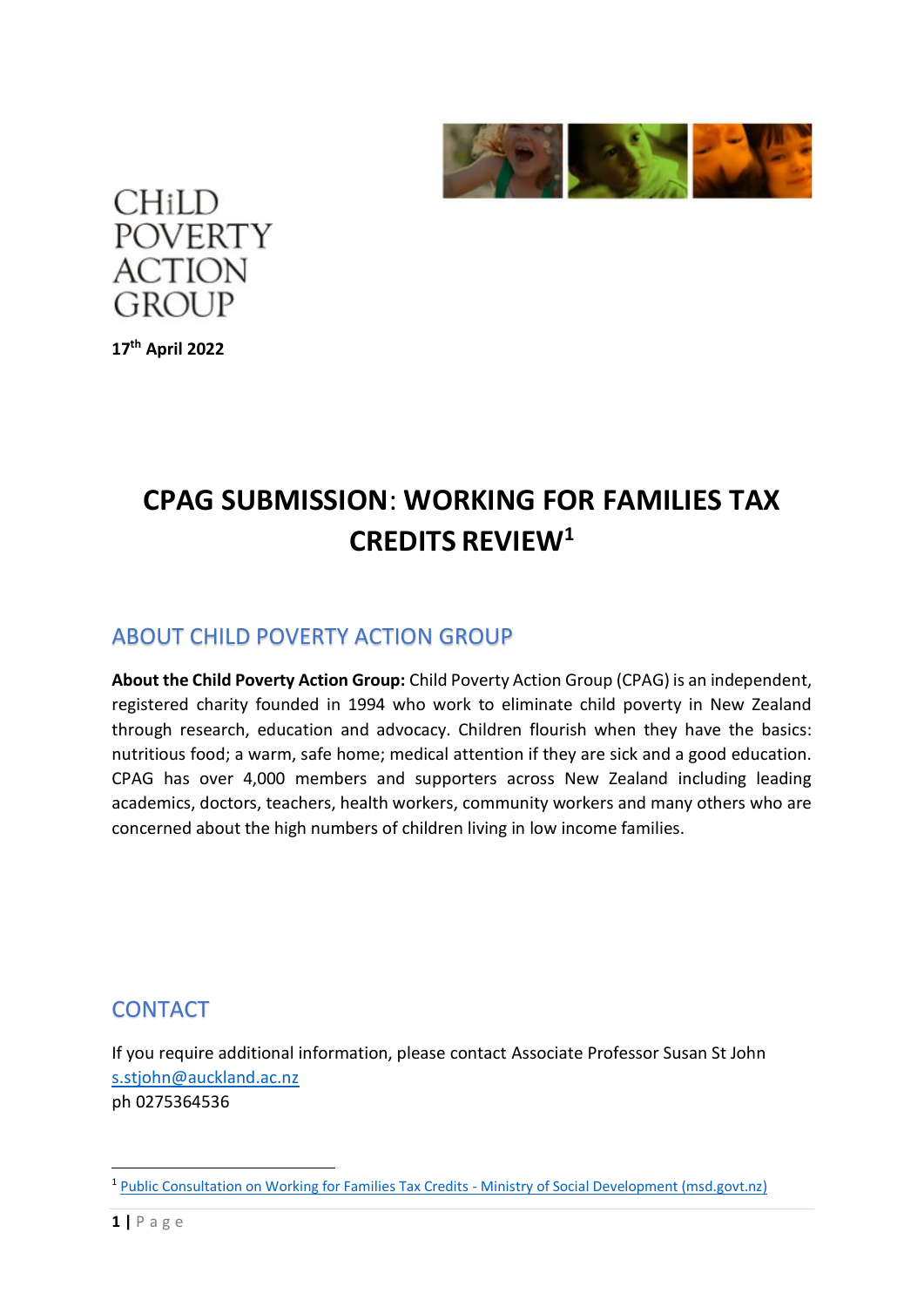#### SUMMARY

CPAG calls on the government to urgently reform Working for Families (WFF). The unaddressed flaws since the inception of WFF have contributed to the high rates of severe child poverty in New Zealand.

CPAG asks for the following changes:

- 1. Rename WFF and redefine goals to be about the needs of children, not paid work.
- 2. Make WFF child-centric and decouple from all paid work requirements and the source of parental income. This entails extending the equivalent of the In-Work Tax Credit to all low-income children, whether their parents are on-benefit or not<sup>2</sup> and acknowledges the valuable unpaid work of parenting.
- 3. Index all WFF payments to wages annually (and to inflation when it exceeds wage growth) as is the case for NZ super.<sup>3</sup> Increase WFF thresholds from which WFF starts to reduce to restore the real value last set in 2018, and index annually. In 2022, it should be at least \$47,000.
- 4. Make work pay by a range of alternative measures
	- a. Decrease the WFF abatement rate to 20% to lower the effective marginal tax rates on low income 'working' families and improve the returns from work.
	- b. Increase the threshold for abatement of benefits to 10 hours at the minimum wage—would be \$212 in 2022
	- c. Abandon the suggestion of WEAG to create another work incentive and explore other more targeted ways to help with the costs of paid work.

<sup>&</sup>lt;sup>2</sup>The cost of extending the inflation-adjusted IWTC (\$82 per week) to all low income families is estimated to be between \$480m and \$600m depending on the numbers who currently miss out because they are on benefits or have no paid work or do not know about it (maybe 120-150,000 families) and the numbers who are entitled to extra because they have more than three children. <sup>3</sup> NZS is CPI indexed until the wage floor is reached and then rises with average wages (the case for many years now). When inflation exceeds wage growth cpi indexation increases the % of the net average wage but this rise is limited to 72.5% ( thereafter wage indexation would occur).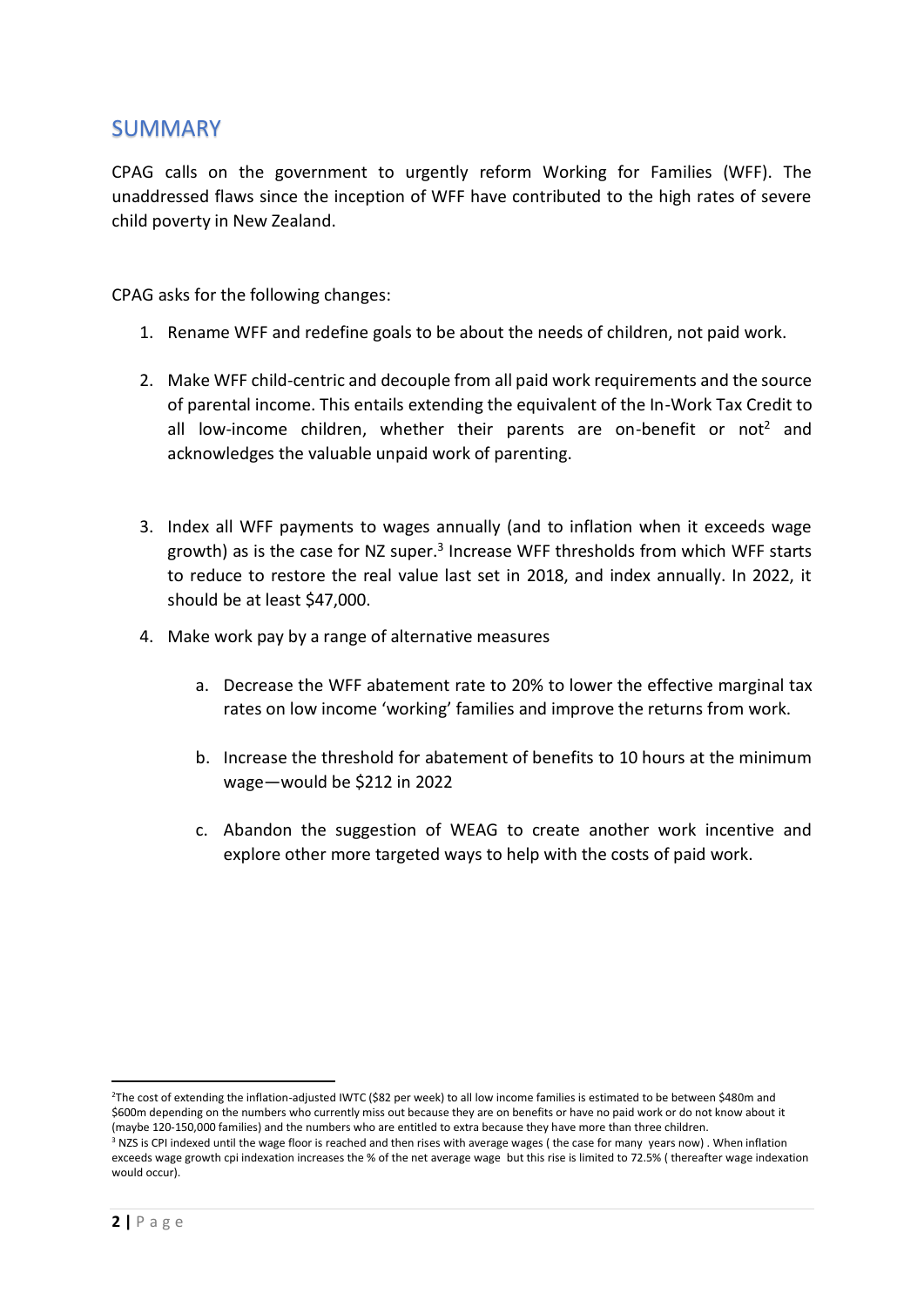# 1. THE RENAMING OF WFF

The official documents released recently show that there is little understanding of the primacy role of WFF in prevention of child poverty. Thus, the consultative material<sup>4</sup>, the basis for this submission, begins:

*"Working for Families tax credits are paid to low and middle-income families to help them raise their family and stay in work."* 

There is no acknowledgement here of the vital role that WFF should play in the prevention of child poverty. The focus is lost because of the dual and conflicting objectives in WFF. These were set out in the 2021 summary document of the first stage of the WFF review<sup>5</sup>:

WFF combines dual objectives of income adequacy and work incentives ...

- WFF has two objectives:  $2.$ 
	- to support income adequacy and reduce child poverty
	- to improve financial incentives for low-income earners to participate in the labour market.

WFF has achieved its key objectives for some groups, but has resulted in mixed effectiveness for others

- WFF improved income adequacy in working households, increased the labour force  $\mathcal{R}$ participation of sole parents, but reduced it for secondary earners:
	- the introduction of WFF reduced child poverty in working households, though not in 'non-working' households
	- however, subsequent increases to the FTC in the Families Package in 2018 are estimated to have further significantly reduced poverty across working and 'nonworking' households with children

WFF had relatively modest impacts on labour supply, with some evidence that it increased the labour force participation of predominantly low-income sole parents, and reduced the labour force participation of relatively higher-income secondary earners in couples with children.

CPAG strongly suggests that the review first discusses around the objectives of WFF. Fundamentally WFF is a tool to *prevent* child poverty and assist family income adequacy. It should be renamed so that it is not seen to be about 'working' where working is assumed to be one kind of work only, ie paid work. The work of parenting is vital (especially critical in an aging society) and can preclude significant attachment to the paid workforce.

The goals are conflicting: If WFF is supposed to address child poverty then withholding part of it to incentivise paid work and get off a benefit in logic must leave those who do not get

<sup>4</sup> [working-for-families-tax-credits-consultation-guidance-material.pdf \(msd.govt.nz\)](https://www.msd.govt.nz/documents/about-msd-and-our-work/work-programmes/welfare-overhaul/working-for-families-tax-credits-consultation-guidance-material.pdf)

<sup>5</sup> [Working for Families Review update and options for Budget 2022 \(msd.govt.nz\)](https://www.msd.govt.nz/documents/about-msd-and-our-work/publications-resources/information-releases/cabinet-papers/2022/working-for-families-review/working-for-families-review-update-and-options-for-budget-2022.pdf)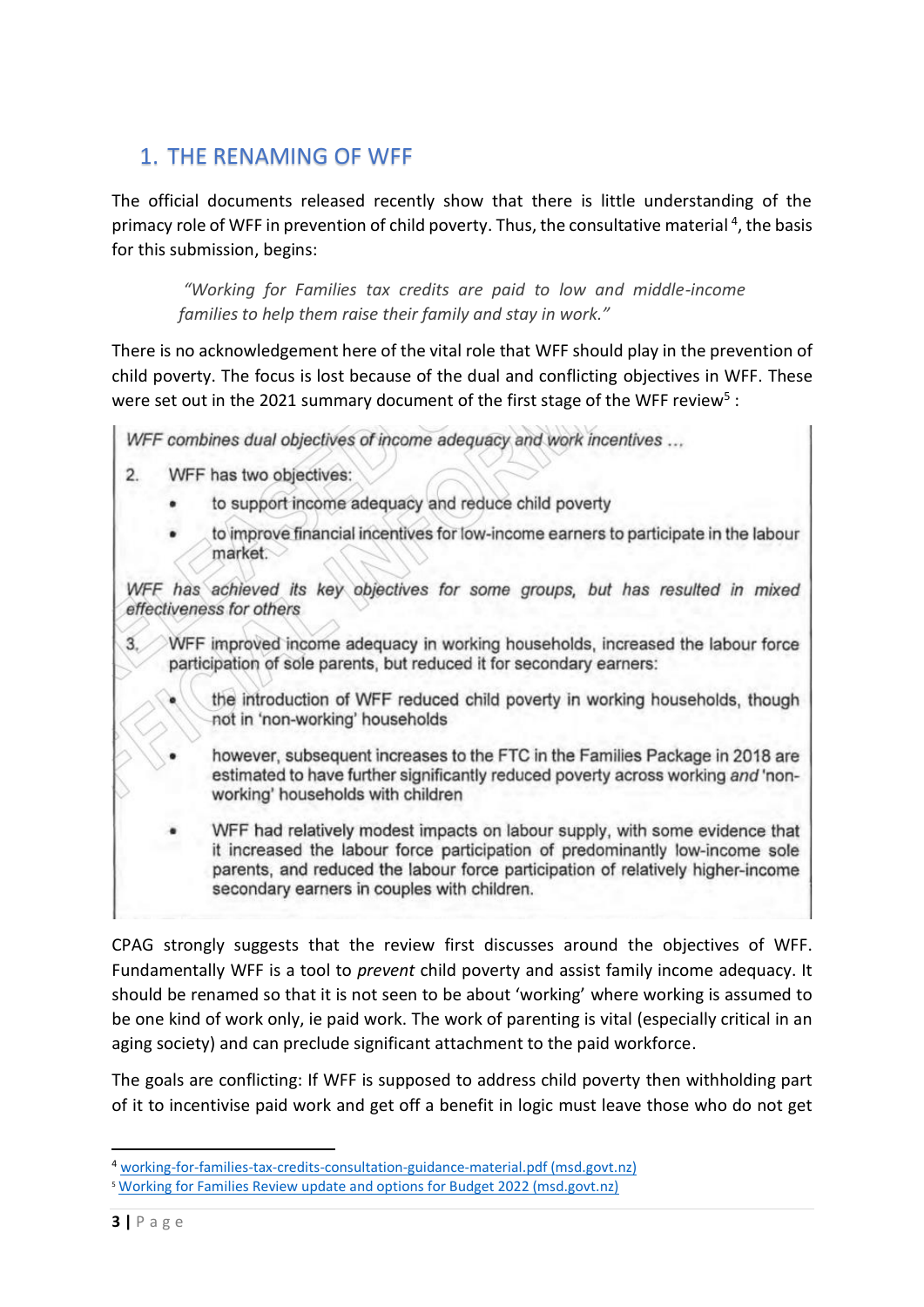this payment further behind in poverty. The tool, poverty itself, becomes the work incentive. But many poor families, who need a benefit are not in a position to respond to such an incentive through illness, sole parenthood, pandemics, disability, restructurings, natural disasters and therefore endure deeper poverty that makes their situation even more difficult. Those who can come off benefits will do so when they are ready.

To reflect its true purpose, we strongly advocate renaming WFF, and that this be part of the review consultation. We ask for more care is taken with the visuals in public discussion documents on WFF. The colour photos in the consultation material provided for this appear to be only Māori, Pacific, India or Asian. However, the vast majority of child recipients are Pākehā. This programme must be portrayed as inclusive of all New Zealand children (on an income tested basis).

# 2. MAKE WFF CHILD-CENTRIC

The consultative material document (CM)<sup>6</sup>says:

*"The [In Work Tax Credit] is paid to families who are working to help them with raising a family and to help make sure families are better off working than if they were not working."*

We note that that may have been the intention, but not the reality of how the IWTC works on many levels.

- First it assumes that looking after children is not 'work'.
- Second, many beneficiaries are in some paid work but they are excluded because they get a part benefit.
- Third, caregivers not in 'paid work' of any kind, may get the IWTC based on some attachment to the paid work of the other parent.

In a muddle of changes over time, ACC claimants over 3 months or more duration can get the IWTC, but it will be denied to those on the proposed social insurance<sup>7</sup>. It is also paid to those getting the MFTC, which is surely like a replacement part welfare benefit. Workers who benefited from the wage subsidy during covid could get the IWTC but those on COVID payments could not (unless their partner had earned income). The IWTC is designed as an incentive to be off a benefit, rather than an incentive to work an extra hour. Its incentive effects if any rely on perpetuating poverty in beneficiary families. There are many better ways to make paid work 'pay'.

#### **The Family Tax Credit FTC**

The FTC should be the only tax credit, incorporating the IWTC.

<sup>6</sup>  [Working for Families Review update and options for Budget 2022 \(msd.govt.nz\)](https://www.msd.govt.nz/documents/about-msd-and-our-work/publications-resources/information-releases/cabinet-papers/2022/working-for-families-review/working-for-families-review-update-and-options-for-budget-2022.pdf)

<sup>7</sup> See CPAG submission on social insuranc[e CPAG-SUI-Submission\\_Final-April2022.pdf](https://www.cpag.org.nz/assets/Submissions/CPAG-SUI-Submission_Final-April2022.pdf)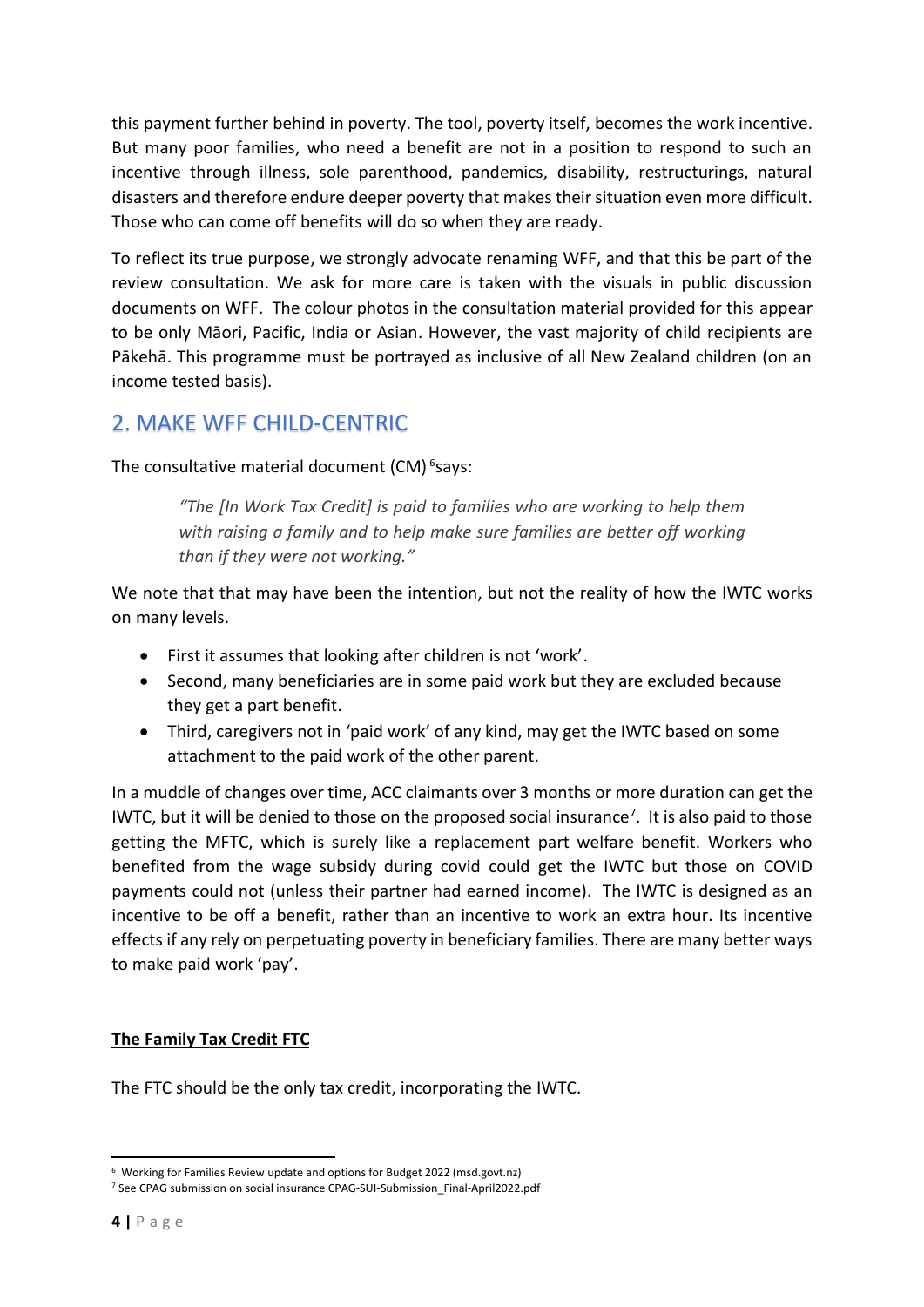#### **In Work Tax Credit (IWTC)**

*"The IWTC pays \$72.50 a week for families with 1 to 3 children (with an extra \$15 a week for each fourth and following child)".* 

The IWTC is not automatically indexed. It has not been adjusted since 2016. An Inflation adjustment suggests it should be \$82 a week in 2022 and \$17 each for the 4th and additional children

*"In-Work Tax Credit payments begin to reduce once a family's Family Tax Credit payments have reduced to zero. In-Work Tax Credit payments also reduce at the same rate of 27 cents for every dollar of income. In-Work Tax Credit is paid to 188,500 families in work."* 

We note that some are on relatively high incomes because the IWTC abates last - so that the IWTC is not a payment targeted to the transition to full time paid work. The irony is that a fulltime carer in a high-income family may be receiving the IWTC for her children when she has no attachment to the paid workforce. For such families the IWTC has nothing to do with providing work incentives. By supporting her with the IWTC she has more incentive not to work because the family can afford for her to be at home.

#### **The Minimum Family Tax Credit**

*"The Minimum Family Tax Credit is an additional top-up for low-income working families with children, and makes sure their income is at least \$632 a week after tax."* 

We note that these families get the FTC and the IWTC on top of the MFTC. The MFTC is paid when families are working 20 or 30 hours a week and do not get a main benefit. As it is a topup to a certain level of income, when a family's income increases by a dollar the Minimum Family Tax Credit reduces by a dollar ie 100% effective tax is applied.

The Minimum Family Tax Credit is a complex unnecessary add-on to WFF paid to only 3,900 low-income working families. It fosters the pretence that somehow the family is 'off benefit' when the MFTC has all the characteristics of a tightly targeted welfare benefit. It is past time for this clumsy mechanism to be abandoned in favour of allowing people to retain a partbenefit where appropriate.

#### **Best Start**

*"The Best Start Tax Credit pays \$65.15 a week to all families for the first year of a newborn's life. You cannot get Best Start and Paid Parental Leave for the same child at the same time. Generally, a family's Best Start payments for a child starts once any Paid Parental Leave finishes. For families with children aged 1 and 2 years Best Start payments start to reduce once a*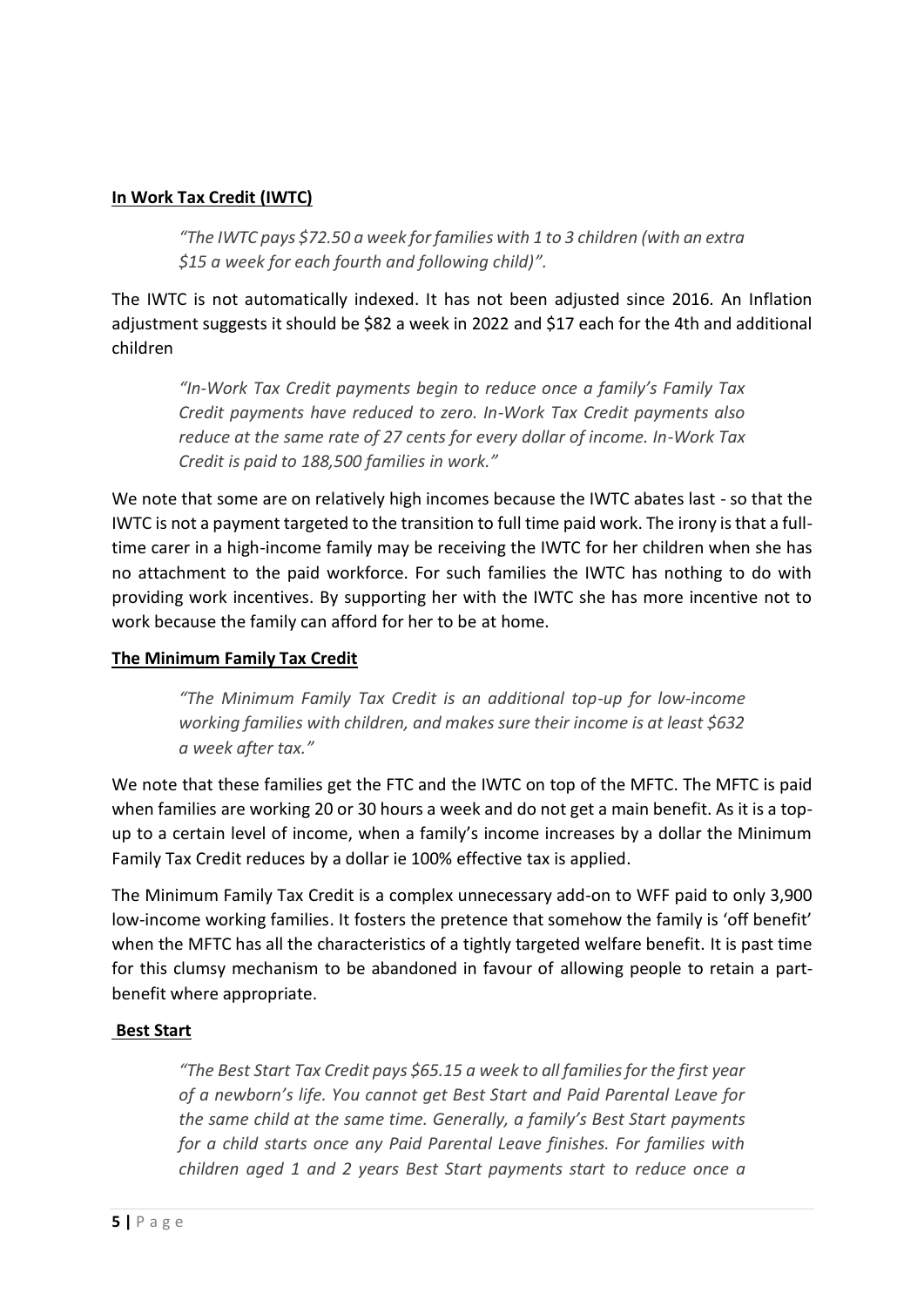*family's income is higher than \$79,000 a year. For every dollar of income above this amount, Best Start payments reduce by 21 cents."*

Best Start adds further complications because it abates separately and overlaps other WFF abatements for some families. That extra dollar above \$79,000, already taxed at 33% is further reduced by 27cents of WFF tax credits and maybe a student loan repayment 12%. With Best Start abatement of 21 % the effective marginal tax rate is 93%. **If Best Start is part of WFF then it should be joined up and not abated separately.**

# 3. Index WFF to wages annually as is the case for NZ Superannuation

The current arrangement where only part of the WFF is indexed and only once cumulative inflation is 5% is unfair and damaging. By 2022, families had had no adjustment since 2018.

All parts of WFF should be wage indexed annually 'like' core benefits and NZS. In NZS there is also protection for the unusual case where inflation exceeds wages.

Thus NZS is CPI indexed until the wage floor of 66% is reached and then rises with average wages (the case for many years now) . When inflation exceeds wage growth, CPI indexation increases the % of the net average wage, but this rise is limited to 72.5% ( thereafter wage indexation would occur). A similar approach should be taken to WFF indexation.

3The WFF thresholds from which WFF starts to reduce to restore the real value last set in 2018, and index annually. In 2022, it should be at least \$47,000 or more if wage indexed. The IWTC has not been adjusted since 2016 and should be \$82 per week at least and an extra \$17 per child for the  $4<sup>th</sup>$  and additional children.

# 4. Make work pay by a range of alternative measures

The IWTC and the MFTC are very poor and ineffective work incentives as inferred by the review to date<sup>8</sup>.

WFF has achieved its key objectives for some groups, but has resulted in mixed effectiveness for others  $3.$ WFF improved income adequacy in working households, increased the labour force participation of sole parents, but reduced it for secondary earners: the introduction of WFF reduced child poverty in working households, though not in 'non-working' households however, subsequent increases to the FTC in the Families Package in 2018 are estimated to have further significantly reduced poverty across working and 'nonworking' households with children WFF had relatively modest impacts on labour supply, with some evidence that it increased the labour force participation of predominantly low-income sole parents, and reduced the labour force participation of relatively higher-income secondary earners in couples with children.

<sup>8</sup> [Working for Families Review update and options for Budget 2022 \(msd.govt.nz\)](https://www.msd.govt.nz/documents/about-msd-and-our-work/publications-resources/information-releases/cabinet-papers/2022/working-for-families-review/working-for-families-review-update-and-options-for-budget-2022.pdf)